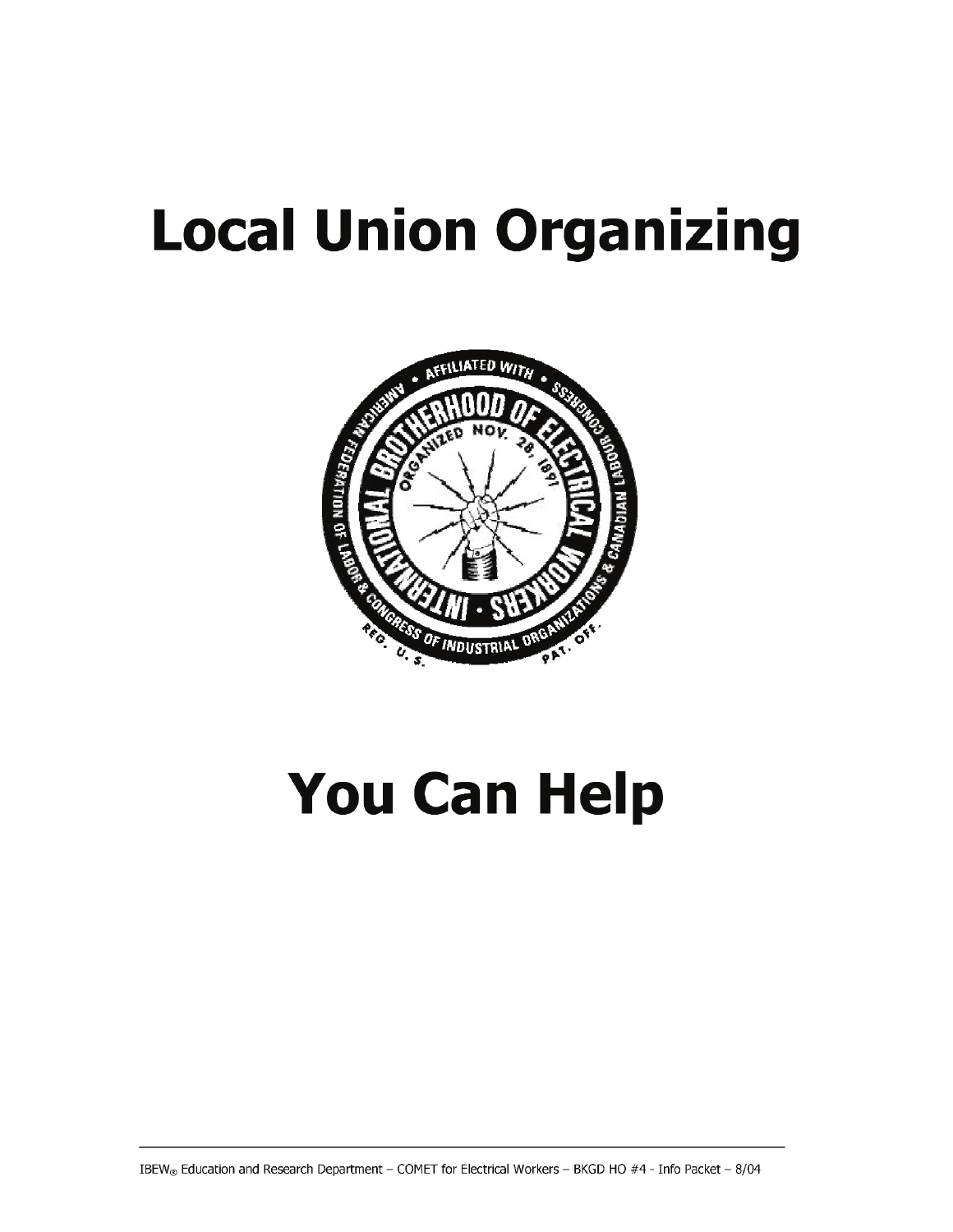# **Local Union Organizing You Can Help**

# **Handout**

Local Union members can help organize by:

Participating in a market area survey Identifying potential organizing targets, including:

- $\checkmark$  Contractors
- **Projects**

Identifying unorganized electricians Communicating with unorganized workers through:

- $\checkmark$  Engage in worksite organizing activities
- $\checkmark$  Housecalls<br> $\checkmark$  Phonehank
- **Phonebanks**
- $\checkmark$  Handbills

Promoting the union's organizing mission to other local union members as well as perspective members by speaking out at:

- $\checkmark$  Mixed union/nonunion jobsites
- $\checkmark$  Supply houses
- $\checkmark$  Social settings

Promoting a positive union message and image by:

- $\checkmark$  Active community volunteering
- $\checkmark$  Keeping informed of union activities
- $\checkmark$  Informing others of worthy union projects; i.e., the news media, family members, friends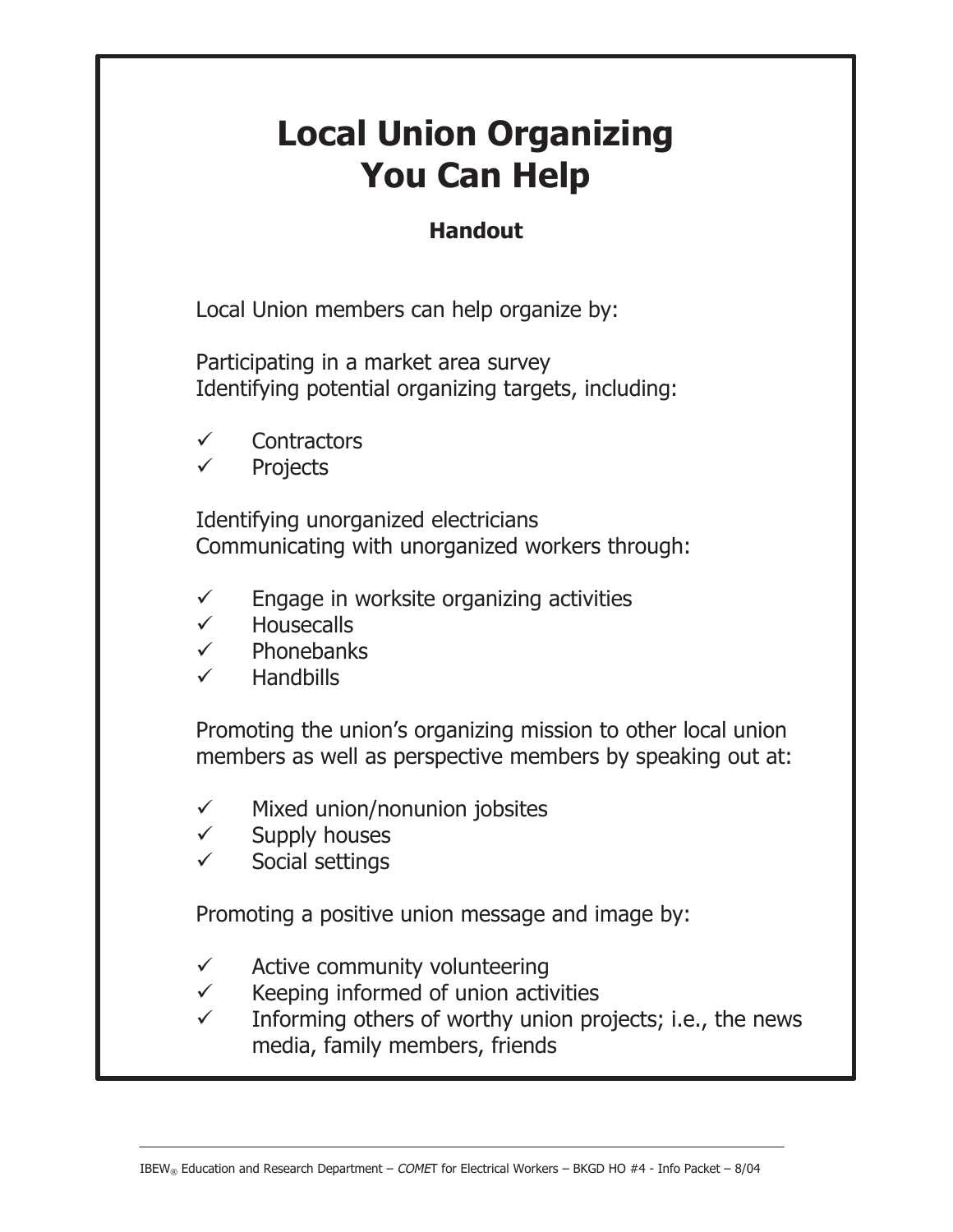# **Local Organizing A Guide for Membership Involvement**

The IBEW Construction Organizing Program includes membership education. One of the goals of the updated Construction Organizing Membership Education Training (COMET) is to make our rank-and-file members aware of the socioeconomic problems caused by nonunion employers and unorganized workers. The natural outgrowth of this rank-and-file training has been the question, "What can members do?" This publication identifies a number of areas where the local union membership can be of assistance to the business manager and/or organizer.

One of the first things the business manager should explain to the members is the need for their assistance. The members go to the electrical wholesale houses and drive through the cities in their service trucks. They play in softball leagues and bowling leagues. They are Boy Scout Troop Leaders, belong to Isaac Walton, Bass Masters, and Ducks Unlimited. Every day hundreds of our local union members will run into unorganized electricians.

It is not just the full-time personnel employed by the union (i.e., business manager, assistant business manager, organizer, etc.) who have a duty to organize; it is the duty of all members to assist. Our greatest resource is our membership, without its support and assistance we face a never-ending task.

#### Participate in a Market Area Survey

When the Construction Organizing Program was initially started, Phase I and Phase II, Goal Setting, included information concerning the Market Area Survey. This survey is of great importance. It enables the local union to analyze its jurisdiction and formulate a plan of action. There are numerous tools at the local union's disposal to help give insight into Market Share. By themselves none will give a clear picture of the Market Area, but used in conjunction with as many others as possible, a reasonable, accurate picture of the area can be formulated.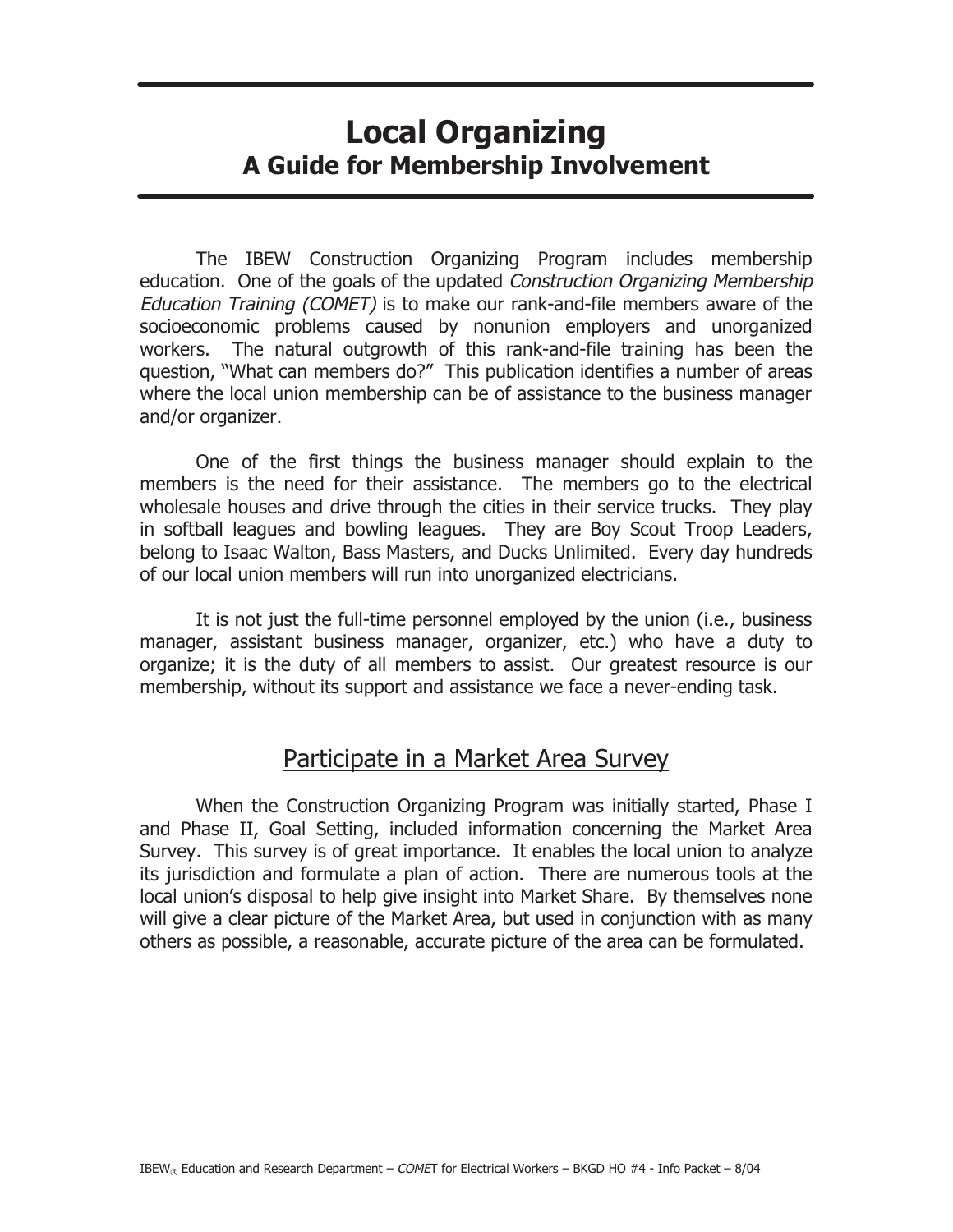### Phone Book

Business is generated through advertisement. Legitimate electrical contractors, union and nonunion, advertise. The most frequent place they advertise is in the Yellow Pages of the phone book. Since the local union will have a list of signatory union contractors, it will be easy to determine which contractors are nonunion.

#### **Licensing**

Different conditions exist in different areas, but very often some form of licensing is required for electricians and electrical contractors. There are state, county, and municipal licensing laws in effect. If licensing on any level applies to your jurisdiction, the names and addresses of the license holders are usually available through the agency responsible for issuing the license.

If you are fortunate enough to have local (i.e., county or municipal) licensing, this may give you the most precise count of nonunion journeymen in your area. This will also give you an accurate count of people holding contractor licenses.

#### **Permits**

Most areas require contractors to have an electrical permit to perform work. Some sort of inspection system is usually always in place to insure public safety.

Permits may be divided into type of work or dollar volume of work. Residential, Commercial, Industrial, and Industrial Maintenance are common categories. The dollar volume fee for permits often will break at "up to  $$25,000$ , \$25,001 to 50,000, to \$50,001 to \$100,000, over \$100,000."

Whatever system of permits is used, it will also help you derive information from this system. In your survey, finding out the total number of permits issued and subtracting the union permits from the total will then leave you the nonunion permits. You may be able to come up with a figure of union versus nonunion, both by the number of permits, but also by the dollar volume of work.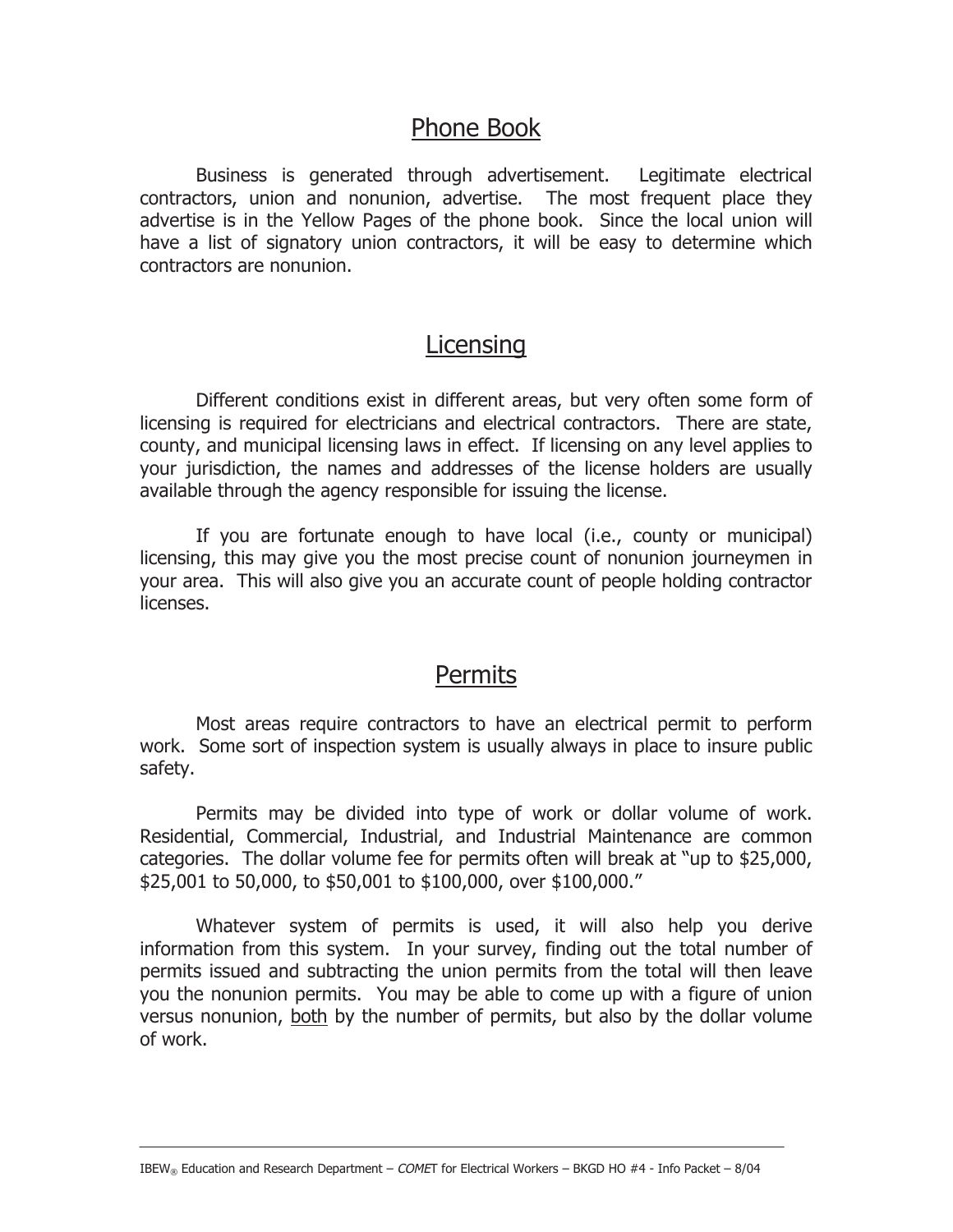# (State) Employment Security Commission

The state employment office will usually list the number of individuals employed as electricians. The employment offices serve a defined area. Sometimes the area may be a county or part of a county, but the statistics from the various offices are available. To obtain the information pertinent to your jurisdiction may involve getting information from more than one office, but in most cases this information is available from one office. Because of shared data, your local office will probably have the statistics of the other offices available.

## Economic Development

Many cities now have Economic Development Committees. The purpose of these committees is to attract new industry. Often these committees may have compiled much of the information necessary to do your survey.

These committees usually do an in-depth study of area demographics. Some of this information may be very helpful to you. It is a source that should not be overlooked.

**The success of any survey is predicated on the accuracy of the information compiled.** The more sources that are used to compile your statistics the more accurate your survey will be. The survey is the first step in understanding the demographics of your local union area.

#### Identify and Communicate with Unorganized Electricians

Identifying and communicating with unorganized electricians is crucial to the success of your organizing program. Identifying the unorganized workers may be the hardest part of the total organizing program. On an individual basis identifying unorganized workers is an almost insurmountable task without member participation. Also, the resources of the local union must be utilized to the fullest  $-$  the most important resource we have at our disposal are the members of the local union.

Unorganized workers have the same wants, needs, and concerns as the organized workers. Unorganized workers do not exist in a vacuum. The unorganized workers are involved in church, social, and political functions. They are sports fans and have hobbies. Our members and their families know unorganized workers. The members in the Central Labor Council know unorganized workers. The countermen at the wholesale house know

IBEW® Education and Research Department - COMET for Electrical Workers - BKGD HO #4 - Info Packet - 8/04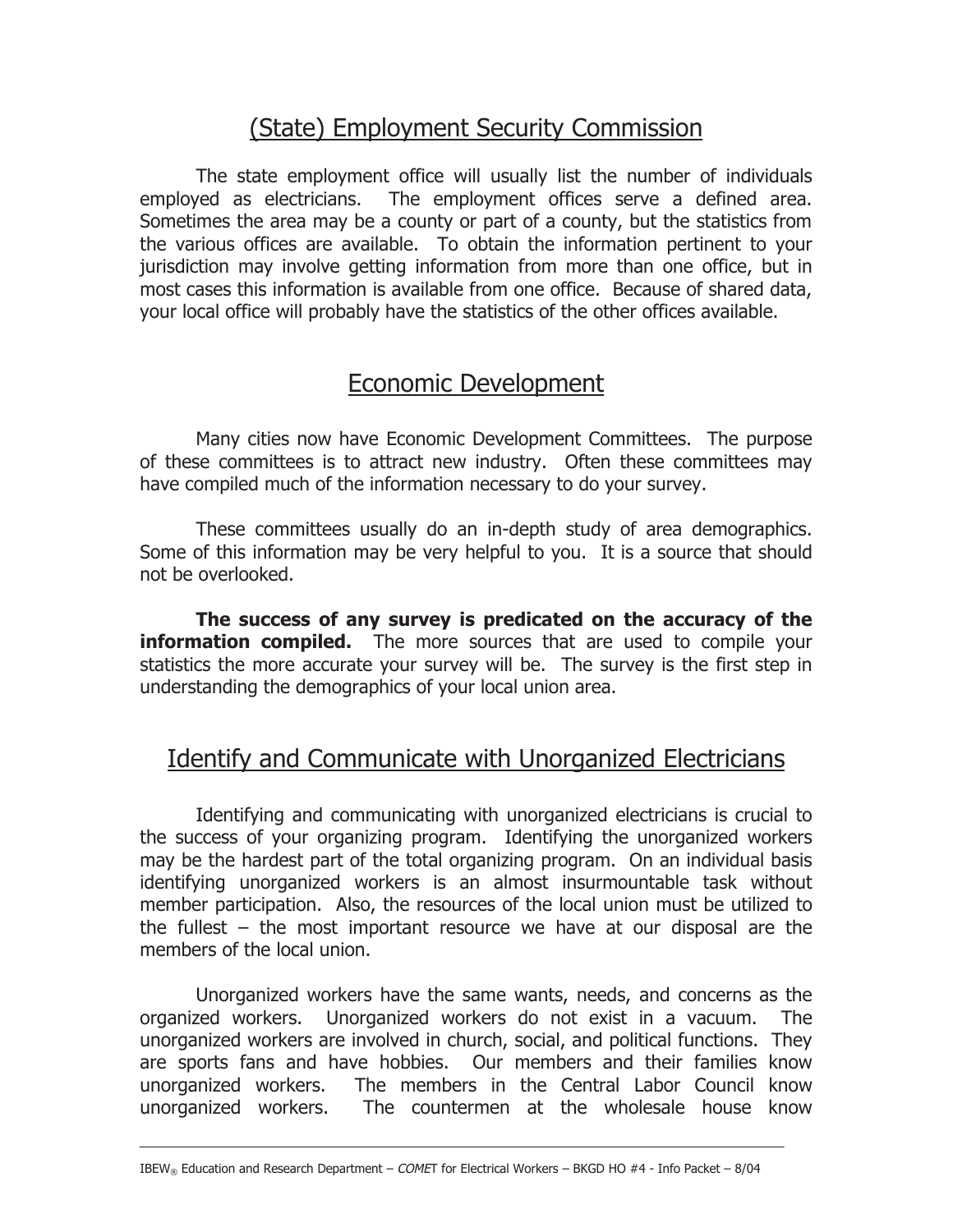unorganized workers. All of these sources should be used to obtain names of unorganized workers. After a core list of unorganized workers has been obtained, this identified group can be used to identify other workers.

### Worksite Organizing

Worksite organizing nonunion jobs is the most effective method of both identifying and communicating with the unorganized workers. Worksite organizing gives the unorganized worker a firsthand exposure to the union worker. A worksite organizer works side by side with the unorganized worker. They will be sharing work tasks. They will also be sharing information. Information that will give an insight into the individuals and also into the company they are employed by.

Every local union should have a worksite organizing program. Worksite organizing may be the single most important tool in any organizing program. It is the most accurate source for obtaining information; it gives us information about job conditions and work rules of the companies we are targeting.

Worksite organizing is also an effective educational tool–educational for those members who work as worksite organizers. The members who work as worksite organizers learn firsthand that it is not the nonunion worker who is the enemy, but the nonunion employer who exploits his workers. There are more similarities between the workers, union and nonunion, than we want to acknowledge. We find out that the concerns of the nonunion worker are the same concerns the union worker has.

# **Housecalls**

Housecalling can be greatly expedited with the assistance of local union members. The importance of housecalling by union members cannot be underestimated. The success rate in any organizing drive is directly influenced by the number of people who have been housecalled. An individual who is housecalled by one or more local union member will often feel more secure and trusting of the local union. Employers make good use of the comment, "he/she is paid to call on you" in referring to organizers. Rapport is more easily established with someone who has the same community of interest (i.e., working electrician) than people who are full-time union employees.

From a mathematical standpoint, membership involvement cannot be undervalued. With 500 nonunion electricians in an area, the business manager and organizer would take approximately five months to housecall them. With a

IBEW® Education and Research Department - COMET for Electrical Workers - BKGD HO #4 - Info Packet - 8/04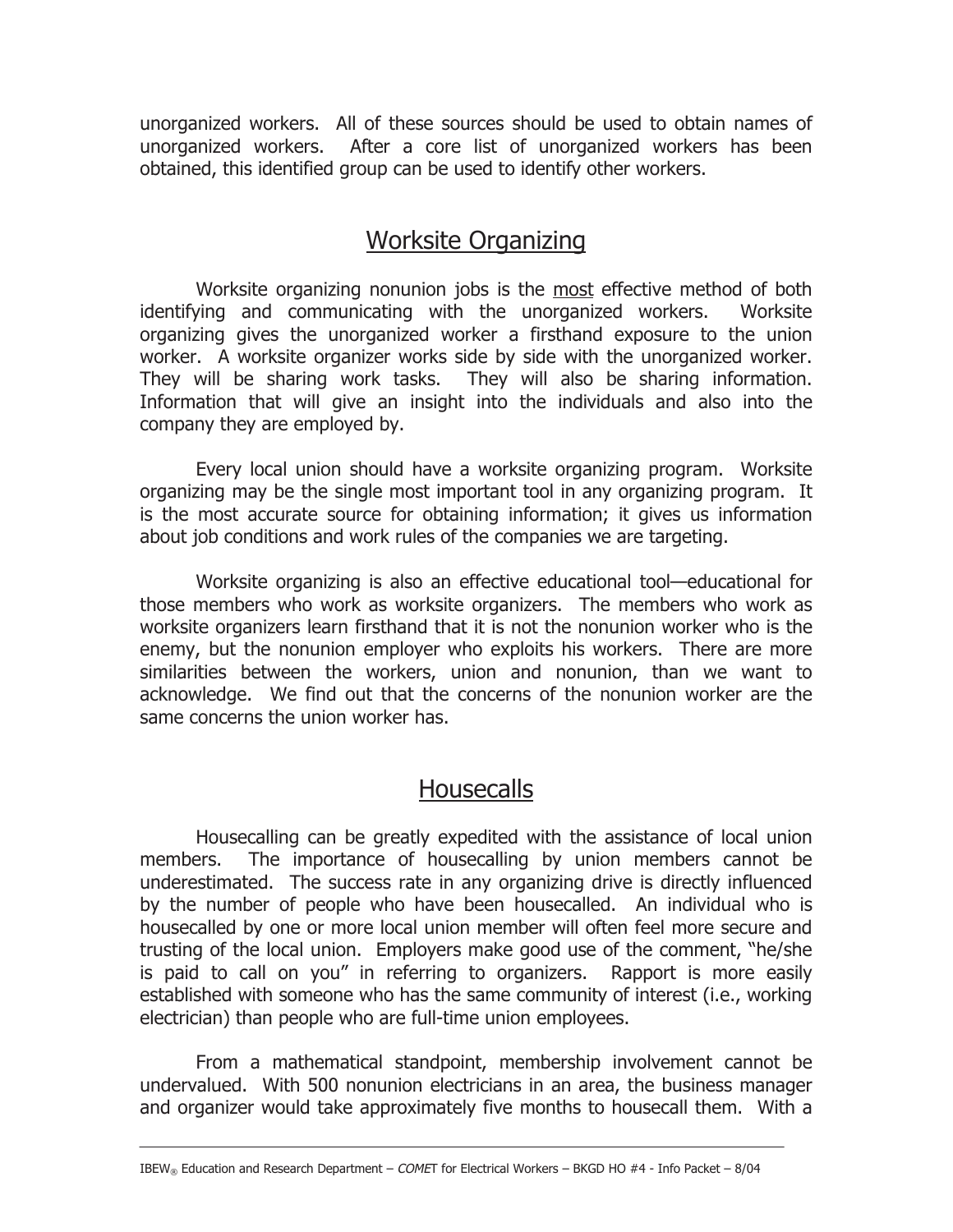housecall committee of 25 people, all of the nonunion electricians could be housecalled in seven days.

# Phonebanks and Handbills

This issue of numbers and how many people are assisting you, is a recurrent problem. The operation of phonebanks and handbilling of facilities will usually be most effective when the optimum number of people are used.

The number of people doing phonebanking will be dictated by various physical limitations, number of phones and phone lines available, and privacy of phoning area.

Handbilling will usually be dictated by the minimum number of people needed to cover all the various sites and their entrances and exits.

## Promote Your Union

Promote the unionís organizing mission to other local union members. The statistics show that approximately 13 percent of the membership attends union meetings. Since this number shows that the majority of the membership does not attend the monthly membership meeting, it emphasizes the importance of verbal communication. Sharing your thoughts on organizing with other union members can have a very positive impact. After your attendance at the COMET, you should be better equipped to explain the necessity of organizing our industry. Support of all local union members will determine the success of our organizing efforts.

# Speak Out

Promote unionized construction by speaking out at:

- Mixed union/nonunion jobsites
- $\checkmark$  Supply houses
- $\checkmark$  Social settings